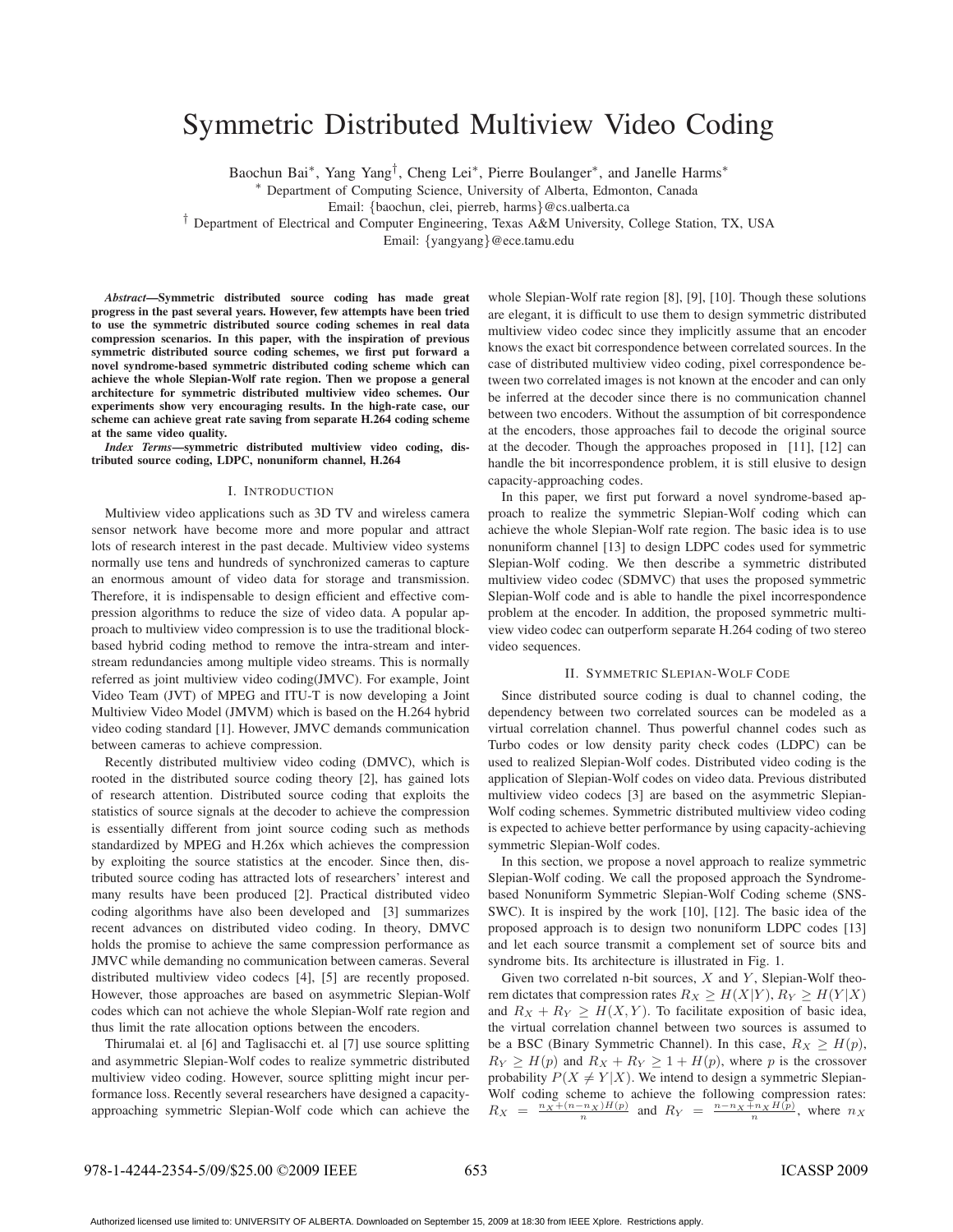

Fig. 1. The Architecture of the Syndrome-based Nonuniform Symmetric Slepian-Wolf Coding Scheme

is the number of source bits directly transmitted by source X. Let  $q = \frac{n_X}{n}$  represent the fraction of transmitted source bits. Then we have  $R_X = q + (1 - q)H(p)$  and  $R_Y = 1 - q + qH(p)$ .

Thus the rate of LDPC codes,  $r_X$  and  $r_Y$ , that realize the proposed symmetric Slepian-Wolf coding scheme should satisfy the following constraints:  $r_X = \frac{k_X}{n_{X}} = \frac{n - (n - n_X)H(p)}{n} = 1 - (1 - q)H(p)$  and  $r_Y = \frac{k_Y}{n} = \frac{n - n_X H(p)}{n} = 1 - qH(p)$ , where  $k_X$  and  $k_Y$  is the number of information bits of LDPC codes used to compress source X and source Y. In the case of  $q = 1/2$ , namely the encoder uses the equal rate to compress source X and Y, we have  $R_X = R_Y =$  $\frac{H(p)}{2}$  and  $r_X = r_Y = 1 - \frac{1}{2}H(p)$ .

## *A. LDPC Code Design*

The LDPC code used in SNS-SWC can be deemed as an LDPC code for two parallel channels as shown in Fig. 2, where one part of the code bits are transmitted to the decoder losslessly through a perfect channel and while the other part of code bits are not transmitted, their information can be inferred from the perfectly available complement bits of the other source based on the virtual correlation channel between them. Let  $Z_i$ ,  $i = 1, 2$ , denote the random variable that is equal to the log-likelihood ratio (LLR) of a received bit from the ith channel. The LLR distribution of a received bit can be represented by a single channel by using the two channels. Namely

$$
P_{Z_X}(z) = qP_{Z_1}(z) + (1-q)P_{Z_2}(z)
$$
\n(1)

$$
P_{Z_Y}(z) = (1 - q)P_{Z_1}(z) + qP_{Z_2}(z)
$$
\n(2)

Where  $Z_1$  is the perfect channel and  $Z_2$  is the BSC.



Fig. 2. The Illustration of Two Parallel Channels

The proposed LDPC code has similar format to the symmetric Slepian-Wolf code in [10]. They both are LDPC codes for a nonuniform channel [13] which are composed of two parallel channels. Therefore, the proposed LDPC code profile can be designed using either the classical single-channel density evolution algorithm [14] or the density evolution algorithm of nonuniform channels in [13]. The difference between the two approaches is that our approach is a syndrome-based approach and treats the  $n$  source bits as the code bits and uses the parity check matrix to encode the sources while the

approach in  $[10]$  is a parity-based approach and treats the *n* source bits as the information bits and uses the generator matrix to encode the sources.

## *B. Encoding*

The left part of Fig. 1 illustrates the encoder structure of the proposed symmetric Slepian-Wolf code. Each encoder transmits a complement set of source bits and the corresponding syndrome bits. Different rates of two sources are achieved by adjusting the proportion of source bits to be perfectly transmitted.

#### *C. Decoding*

The decoder structure is shown in the right part of Fig. 1. The decoder includes a separate LDPC decoder for each source X and Y. The architecture makes it possible to avoid dependent decoding. Hence, it prevents error propagation that will happen in [9], [8], [11], [12]. The decoding algorithm in each LDPC decoder is the standard message passing algorithm. The only difference between the decoding algorithm in SNS-SWC and the original LDPC decoding algorithm is the initialization of LLR values. The initial LLR values of all bits used in the message passing algorithm are set based on the type of channel to which the bit belongs. The bits passing through the perfect channel have their LLR values set as  $\infty$  or  $-\infty$ . The LLR values of the bits passing through the  $BSC(p)$  channel are equal to either  $log\frac{1-p}{p}$  or  $log\frac{p}{1-p}$ .

## III. SYMMETRIC DISTRIBUTED MULTIVIEW VIDEO CODING



Fig. 3. The Architecture of The Symmetric Distributed Multiview Video Coding Scheme

The architecture of the proposed symmetric distributed multiview video coding (SDMVC) scheme is illustrated in Fig. 3. The proposed SDMVC uses the SNS-SWC discussed in Section II as the underlying distributed source coding scheme. We call our symmetric multiview video coding scheme SDMVC-SNS. Let  $I_L = \{I_{L_1}, I_{L_2}, \cdots, I_{L_n}\}\$ and  $I_R = \{I_{R_1}, I_{R_2}, \cdots, I_{R_n}\}\$  be the left and right stereo video sequences, respectively. The frames of both left and right video sequences are first quantized and intra-coded as the H.264 I-frames. Then the higher bit planes of residual DCT coefficients are coded by the H.264 entropy encoder. The lower bit planes of the residual DCT coefficients are compressed by the SNS-SWC introduced in Section II. At the decoder, the higher bit planes of DCT coefficients are first used to construct the low quality frames  $\hat{I}_{L_i}$  and  $I_{R_i}^{\hat{}}$ ,  $i = 1, 2, \cdots, n$ . Then a rough disparity map is estimated from the reconstructed low quality frames. The pixel correspondence can be inferred from the disparity map and then the side information  $I_{L_i}^s$ and  $I_{R_i}^s$  for  $I_{L_i}$  and  $I_{R_i}$   $(i = 1, 2, \dots, n)$  can be estimated. Finally the lower bit planes can be decoded by using the side information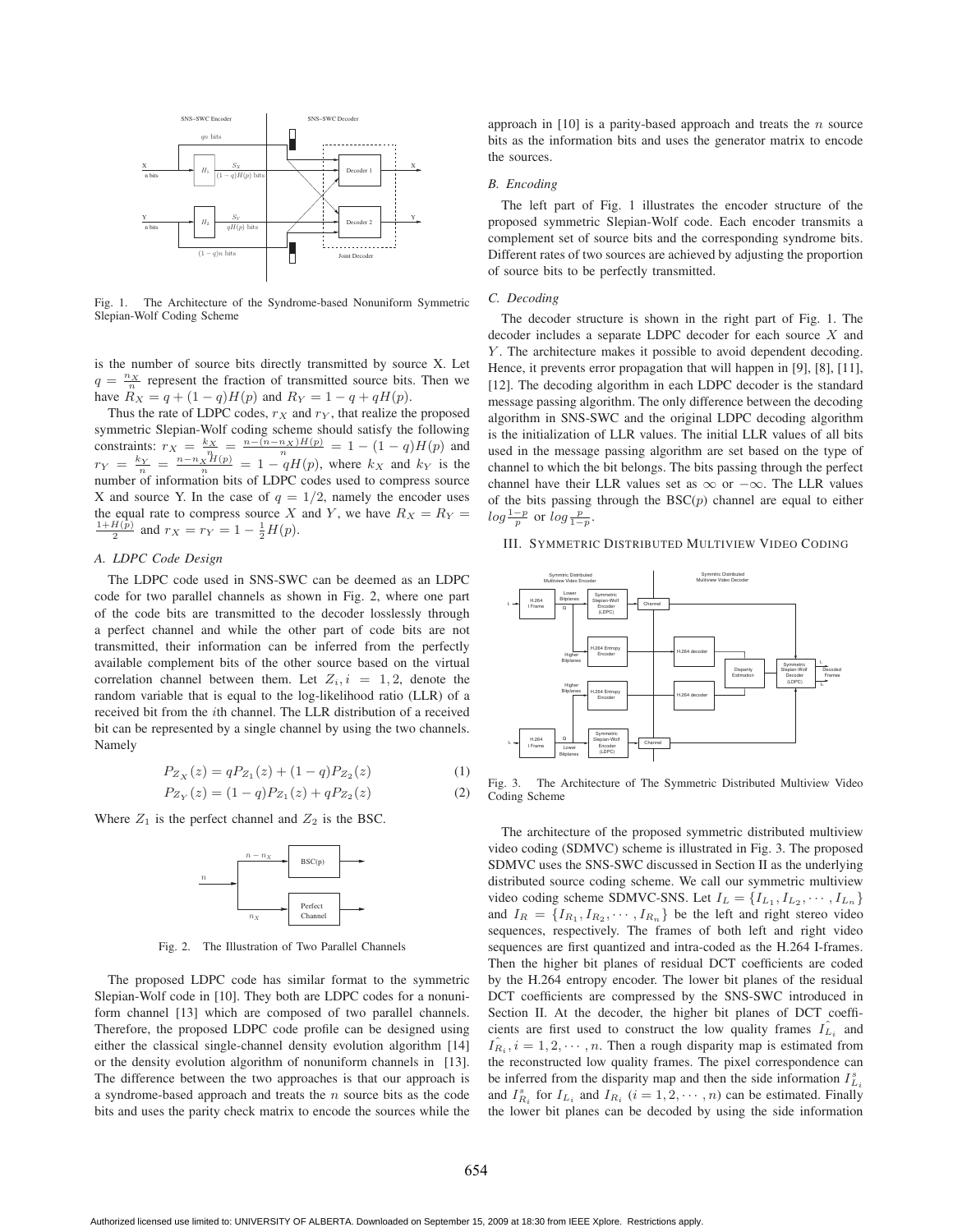and the higher bit planes. We will elaborate on the details of the algorithms below.

## *A. Handling Pixel Incorrespondence at The Encoder*



Fig. 4. Handling Pixel Incorrespondence at The Encoder

As we know from the architecture of SNS-SWC elaborated in Section II, the decoding process of SNS-SWC is essentially two separate asymmetric Slepian-Wolf decoding procedures. This property makes it possible for our scheme to handle the bit incorrespondence at the encoder while other approaches such as [9], [8] will fail. The output of the SNS-SWC composes of two parts, syndrome bits and a subset of the source bits. The aim of the SNS-SWC decoder is to recover the unknown part of source bits. The unknown source bits can be recovered correctly if we can successfully estimate the side information and then calculate the correct initial LLR values for those unknown source bits. We use Fig. 4 to illustrate how we carefully design our SDMVC-SNS encoder to handle the pixel incorrespondence problem at the encoder. For easy exposition, we assume that there is only horizontal disparity between the left and right image and the maximal disparity is  $d_{max}$ . Pixels in the left or right frame are partitioned into 3 regions: boundary pixel region  $(B)$ , known pixel region  $(K)$  and unknown pixel region  $(U)$ . Lower bit planes of pixels in the region  $K$  and  $U$  are coded by SNS-SWC. Pixels in the region  $B$  are not used in Slepian-Wolf coding since they can be occluded with a very high probability and thus can not find corresponding pixels in the other image. The width of the region  $B$ ,  $w_B$ , should be greater than  $d_{max}$ . In addition, since a macroblock is a basic coding unit in H.264,  $w_B$  should be divided by the macroblock width (16 pixels). Since the corresponding pixels for pixels in the region  $U$  of an image are located in the region  $B$  and  $K$  of the other image which are known at the decoder, the side information for pixels in the region  $U$  can be estimated. Thus the bit planes for pixels in region  $U$  can be recovered even though the SNS-SWC encoder is oblivious to the pixel correspondence information between the left and right image.

## *B. Multi-Level Bit Plane Slepian-Wolf Coding*

For each 4x4 block in H.264, its residual pixel values are transformed by DCT and quantized. The number of bit planes for quantized DCT coefficients in H.264 is essentially controlled by the quantization parameter  $(QP)$ . Suppose that k lower bit planes are coded by the SNS-SWC. Quantization step size in H.264 doubles for every increment of 6 in QP [15]. Given two quantization parameters,  $QP_l$  and  $QP_h$ , let  $QP_l = QP_h - 6k$ , we can use them to quantize the DCT coefficients and get the lower  $k$  bit planes that are encoded by SNS-SWC.

As shown in Fig. 4,  $QP<sub>h</sub>$  is used to quantize pixels in the region B and K and  $QP_l$  is used to quantize pixels in the region U. For a 4x4 block, let c denote its original pixel values and  $R_p$  be its intrapredicted pixel values. The unquantized residual coefficients, R, are equal to  $c - R_p$ . Thus the quantized residual coefficients,  $R_q$ , are  $Q(DCT(R), QP)$ , where  $Q()$  is a quantization function and  $DCT()$ is the discrete cosine transform function. At the decoder the reconstructed residual coefficients,  $R_c$ , are  $R_c = IDCT(IQ(R_q, QP)),$ 

where  $IQ()$  is an inverse quantization function and  $IDCT()$  is an inverse discrete cosine transform function. The reconstructed pixel values,  $\hat{c}$ , are  $\hat{c} = R_p + \hat{R}_c$ .  $R_p$  is predicted from the reconstructed neighbor block,  $\hat{c}$ , at the encoder. To reduce the overhead bits as much as possible and improve the compression performance, we use the following method to encoded the lower bit planes. First, for each 4x4 block, the residual coefficients, R, are quantized by  $QP<sub>l</sub>$  to get  $R_q^l$ . The lower bit planes of  $R_q^l$  are extracted to calculate the syndrome bits which are transmitted to the decoder. For pixels in the region K, the lower bit planes of  $R_q^l$  need not be separately entropy coded since the  $R_q^l$  for blocks in the region K can be entropy coded by using the standard H.264 entropy coding method. In this way, we avoid using more overhead bits to encode the lower bit planes of pixels in the region  $K$ . For pixels in the region  $U$ , the lower bit planes of  $R_q^l$  need not be transmitted and are simply discarded. One critical point worthy of note is that the method to reconstruct the approximation of the original pixel value,  $\hat{c}$ , is changed to  $\hat{c} = R_p + IDCT(IQ(bitshift(R_q^l, -k), QP_h))$  instead of  $\hat{c} = R_p + IDCT(IQ(R_q^l, QP_l))$  used in H.264 I frames, where  $bitshift()$  is a bit shift function. The reason is that the encoder has to pretend to not know the lower bit planes of  $R_q^l$  in the region U and can use only the higher bit planes, which is known at both encoder and the decoder, to guarantee that the decoder is able to recover the same  $\hat{c}$  as that in the encoder.

## *C. Disparity Estimation and Side Information Generation*

The region-tree based stereo matching algorithm [16] is used in the decoder to estimate the disparity map between two stereo video sequences. Once we have the disparity map, the side information can be generated by warping the other frame, for example,  $I_{L_i}^s =$  $warp(I_{R_i}, D_i)$ , where  $D_i$  is the disparity map between two frames,  $I_{L_i}$  and  $I_{R_i}$ . However, not every pixel has a matched pixel due to occlusion. For occluded pixels, we use their neighbor pixel values to estimate their real pixel values. Denote the intra-predicted I-frame as  $I_{L_i}^p$  and  $I_{R_i}^p$ . The side information of the DCT coefficients in the region  $U$  can be calculated by transforming and quantizing the residual frame  $I_{L_i}^s - I_{L_i}^p$  for the left stream or  $I_{R_i}^s - I_{R_i}^p$  for the right stream.

## *D. LDPC Code Design*

The capacity-approaching LDPC codes need to be designed for the virtual correlation channel of bit planes between two correlated coefficients, X and Y. Let  $b_i^j$   $(i = 1, 2, \dots, n, j = X, Y)$  denote the *i*th bit plane of  $X$  or  $Y$ . The virtual correlation channel between the ith bit plane can be modeled by the conditional probability mass function  $P(b_i^X | b_{i-1}^X, \dots, b_1^X, b_o^X, Y)$ . We use a Gaussian channel to approximate the virtual correlation channel between two correlated bit planes. Thus the LDPC code profile for the nonuniform channel that is comprised of a perfect channel and a Gaussian channel is designed by using the Differential Evolution method [14].

## *E. SNS-SWC Decoding*

To successfully decode the symmetric Slepian-Wolf code and recover the lower bit planes of pixels in region  $U$ , we need to estimate the initial LLR value of each bit plane of unknown pixels. The most significant bit planes are decoded first and they are used to help decode the least significant bit planes. Suppose that  $b_0^X, b_1^X, \dots, b_{i-1}^X$ are known  $i - 1$  higher bit planes. To decode an *i*th bit plane, we need to calculate the value of  $log \frac{P(b_i^X = 0 | b_{i-1}^X, \dots, b_1^X, b_0^X, Y)}{P(b_i^X = 1 | b_{i-1}^X, \dots, b_1^X, b_0^X, Y)}$ , which can be estimated based on the joint statistics of the previous decoded frames.